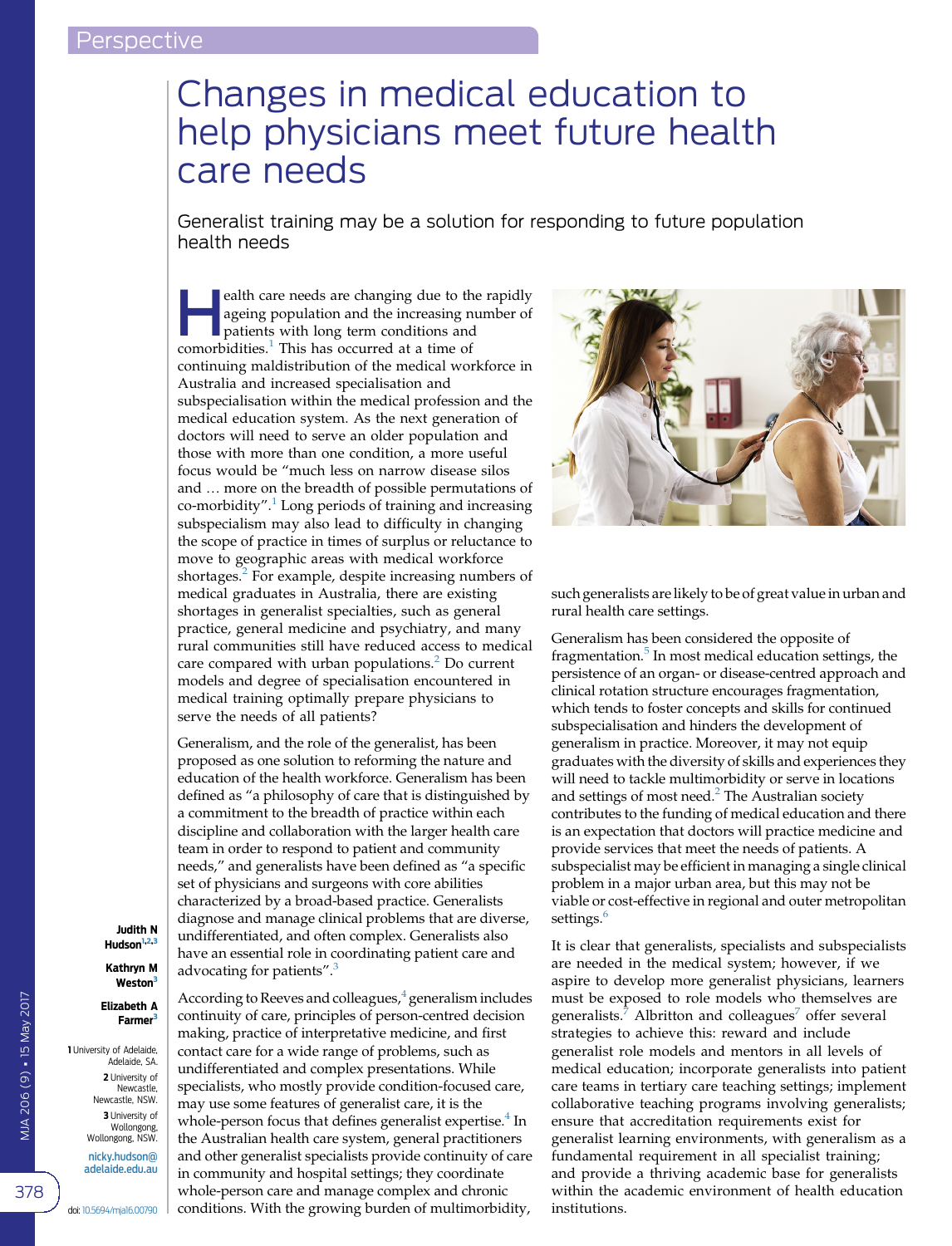Distributing learning out of the tertiary care centre into the community — and valuing the expertise available from generalists based there — is exemplified by the model of medical education adopted by Graduate Medicine (GM) at the University of Wollongong.<sup>[8](#page-2-0)</sup> In 2007, the university launched a new graduate-entry school with a shift in emphasis from teaching and learning in specialism to generalism.<sup>[9](#page-2-0)</sup> The GM aspired to deal with the shortage of generalist physicians (general practice and other specialties) in regional and rural communities. In addition, the Northern Ontario School of Medicine (NOSM), aiming to meet rural workforce needs in northern Canada, has also foregrounded learning in generalism.<sup>[10](#page-2-0)</sup>

Extended immersion in the real world environment of generalism is a distinctive feature of the GM and NOSM educational programs. $8,10$  All senior students in these 4-year graduate-entry medical courses complete a community-based longitudinal integrated clerkship (LIC) in rural or non-capital city urban settings. While other medical schools have implemented LICs for a portion of their students, the year-long generalist clinical experience for the entire student cohort is a unique element for the Australian medical education. The term primary care captures most of the generalist learning environments in the LIC experience, namely general practice (at least 2 days per week) and hospital emergency practice (one shift per week and after hours). This gives students access to undifferentiated patients and the opportunity to accrue a panel of patients who consult them throughout the year under preceptor supervision. Students also learn and contribute to patient care in hospital wards, outpatient clinics, surgical theatres and delivery suites, and in many instances, following patients they have previously encountered in local primary care. In the hospital, students are supervised by generalists or specialists.

Generalism is valued as the professional philosophy of practice for these long term placements. Students learn from generalist solutions to the complex problem of person-centred care for people presenting with multimorbidity. Longitudinal participation also enables involvement in continuity of patient care. One GM preceptor lamented the lost educational opportunity he experienced with his own short term placements, remarking that "you never saw anyone for more than [a] week ... and you never knew what happened to them".<sup>[8](#page-2-0)</sup>

The preceptor's commitment to long term supervision and the patient's engagement are fundamental for a quality student generalist experience; the preceptor legitimises student participation in the wider health care team, and patients trust the student as they trust their doctor.<sup>[11](#page-2-0)</sup> The broad experience of learning from, and working with, a range of patients and public and private health professionals is the foundation from which students can differentiate in post-graduate training.

Expansion of primary care-based medical education doesn't mean "[throwing] the baby out with the bathwater". [12](#page-2-0) Teaching hospitals remain a key learning environment for medical education. Primary Health Networks and Local Health Districts are focusing on smooth transitions for patients between the hospital and community. Longitudinal and integrated involvement

in patient care allows medical students to learn from all stages of the patient journey through care.

Learning and working with generalists is likely to be beneficial across the continuum of medical education. In rural settings, specialists tend to be generalists by necessity, but generalists may be incorporated into patient care teams in tertiary care teaching settings. Although the GM is still too young to have gathered significant long term data about graduates' career outcomes, data collected at the graduation of four recent cohorts revealed a generalist specialist career preference by 36.8% of graduates (Federation of Rural Australian Medical Educators [unpublished survey data 2010-2013]). Moreover, GM graduates are choosing internships in rural settings (43%) or non-metropolitan areas (61%),  $^{13}$ contributing to the health care of populations there. Likewise, 61% of NOSM medical graduates have chosen family practice (predominantly rural) training.<sup>[10](#page-2-0)</sup> These are promising signs from curricula offering students greater opportunities for generalist training.

In Australia, the Commonwealth has invested considerable funds in rural undergraduate medical education to manage the maldistribution of the medical workforce, which is a major driver for more generalist training. The funding increase to the Practice Incentive Program Teaching Payment to further support medical students' exposure to community generalist settings has been greatly welcomed. A recent review of intern training in Australia has recommended expanding intern training settings; moving to a longitudinal integrated, transitionto-practice model; and giving interns clinical experience in the full patient journey. New initiatives are needed to replace the discontinued Prevocational General Practice Placements Program and give pre-vocational students greater exposure to generalist learning environments. The Murray to the Mountains Intern Program, in Victoria, is one example of applying continuity and generalist supervision to pre-vocational training.<sup>[14](#page-2-0)</sup>

In a similar manner, the Rural Generalist Medicine program is a post-graduate initiative focused on training generalists with special skills to meet the health needs of rural and remote communities ([http://acrrm.org.au/](http://acrrm.org.au/the-college-at-work/rural-generalist-medicine) [the-college-at-work/rural-generalist-medicine\)](http://acrrm.org.au/the-college-at-work/rural-generalist-medicine).

Government funding will soon be available to build local resources to support regional- rather than urban-based specialist trainees. However, all post-graduate training programs need to examine whether they are building the skills and experience that future doctors will need to deal with the challenge of multimorbidity. Ahern and colleagues<sup>[15](#page-2-0)</sup> recently recommended a national integrated governance structure across all phases of medical training to support an integrated and consistent approach to medical training and workforce planning. This approach to accreditation will likely be influential in ensuring that all medical training programs foster sufficient flexibility and exposure to generalism to meet the health needs of all populations.

Competing interests: No relevant disclosures.

Provenance: Not commissioned; externally peer reviewed.

 $@$  2017 AMPCo Pty Ltd. Produced with Elsevier B.V. All rights reserved